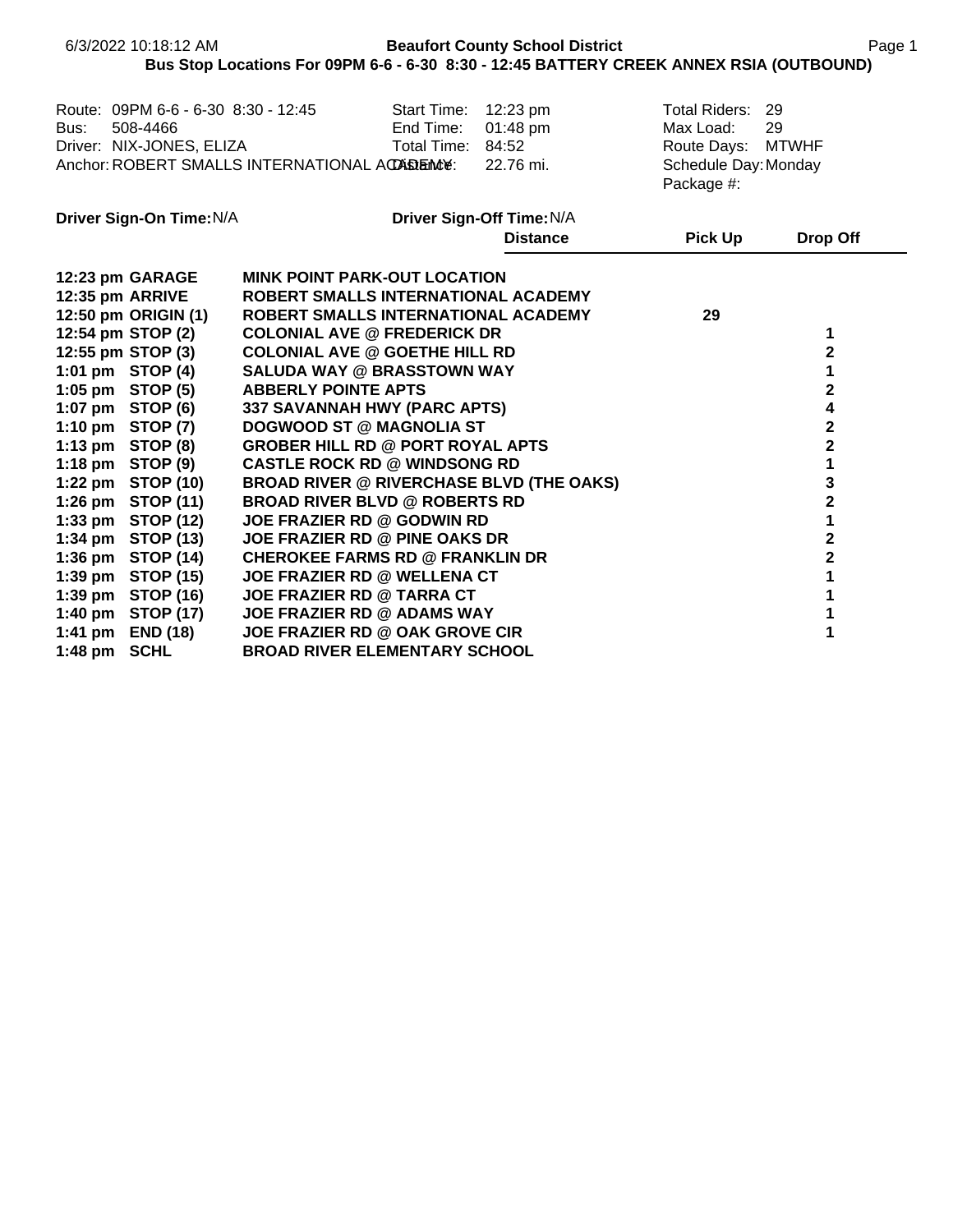|                          | 6/3/2022 10:18:12 AM                                                                                                                           | Bus Stop Locations For 07PM 6-6 - 6-30 8:30 - 12:45 BATTERY CREEK ANNEX RSIA (OUTBOUND)                                                                                                                                                                                                                                   | <b>Beaufort County School District</b>        |                                                                                       | Page 1                                                 |
|--------------------------|------------------------------------------------------------------------------------------------------------------------------------------------|---------------------------------------------------------------------------------------------------------------------------------------------------------------------------------------------------------------------------------------------------------------------------------------------------------------------------|-----------------------------------------------|---------------------------------------------------------------------------------------|--------------------------------------------------------|
| Bus:                     | Route: 07PM 6-6 - 6-30 8:30 - 12:45<br>508-4469<br>Driver: HUGGINS, PETULIA                                                                    | End Time:<br>Total Time: 93:32<br>Anchor: ROBERT SMALLS INTERNATIONAL ACCASIENCY:                                                                                                                                                                                                                                         | Start Time: 12:21 pm<br>01:55 pm<br>23.74 mi. | Total Riders:<br>Max Load:<br>Route Days: MTWHF<br>Schedule Day: Monday<br>Package #: | 39<br>39                                               |
|                          | Driver Sign-On Time: N/A                                                                                                                       |                                                                                                                                                                                                                                                                                                                           | Driver Sign-Off Time: N/A                     |                                                                                       |                                                        |
|                          |                                                                                                                                                |                                                                                                                                                                                                                                                                                                                           | <b>Distance</b>                               | <b>Pick Up</b>                                                                        | <b>Drop Off</b>                                        |
| 12:35 pm ARRIVE          | 12:21 pm GARAGE<br>12:50 pm ORIGIN (1)<br>12:52 pm STOP (2)<br>12:53 pm STOP (3)<br>12:57 pm STOP (4)<br>12:58 pm STOP (5)<br>1:00 pm STOP (6) | <b>MINK POINT PARK-OUT LOCATION</b><br>ROBERT SMALLS INTERNATIONAL ACADEMY<br>ROBERT SMALLS INTERNATIONAL ACADEMY<br><b>BROAD RIVER BLVD @ HAGOOD LN</b><br><b>BROAD RIVER BLVD @ GLAZE DR</b><br><b>ROSEIDA DR @ ALEXANDRA LOOP (SHADY OAKS TRL )</b><br>3002/5010 ROSEIDA RD<br><b>ROSEIDA RD EXT @ STANLEY FARM RD</b> |                                               | 39                                                                                    | 1<br>$\overline{\mathbf{2}}$<br>$\mathbf{2}$<br>1<br>1 |
|                          | 1:05 pm STOP (7)<br>1:08 pm STOP (8)<br>1:10 pm STOP (9)<br>1:14 pm STOP (10)                                                                  | <b>COUNTY SHED RD @ KENNEDY CIR</b><br>PINE GROVE RD @ ARNOLD LN<br>PINE GROVE RD @ GILLENS GRAY LN<br>PINE GROVE RD @ LAUREL ST E                                                                                                                                                                                        |                                               |                                                                                       | 3<br>1<br>1<br>1                                       |
|                          | 1:15 pm STOP (11)<br>1:16 pm STOP (12)<br>1:18 pm STOP (13)                                                                                    | <b>SHANKLIN RD @ WHITE PINE RD</b><br>314 LAUREL BAY ROAD (MAGNOLIA APTS)<br><b>BAY PINES RD @ DUSTY CIR</b><br><b>RV DEALERSHIP</b>                                                                                                                                                                                      |                                               |                                                                                       | 1<br>$\overline{\mathbf{2}}$<br>1                      |
|                          | 1:20 pm STOP (14)<br>1:22 pm STOP (15)<br>1:23 pm STOP (16)<br>1:27 pm STOP (17)                                                               | JOE FRAZIER RD @ LANDON LN<br><b>MORRALL DR @ FRANCIS MORRALL CIR</b><br><b>MORRALL DR @ LANDON LN</b><br>67/68 MURRAY DR @ MAILBOXES                                                                                                                                                                                     |                                               |                                                                                       | 1<br>1<br>1<br>1                                       |
|                          | 1:28 pm STOP (18)<br>1:32 pm STOP (19)<br>1:35 pm STOP (20)                                                                                    | <b>MURRAY DR @ BLACKBURN PIERCE DR</b><br>PINE GROVE RD @ BRILLIANT LN<br><b>317 SHANKLIN RD</b><br><b>LAUREL VLG</b>                                                                                                                                                                                                     |                                               |                                                                                       | 1<br>1<br>6                                            |
| 1:46 pm END<br>$1:55$ pm | 1:37 pm STOP (21)<br>1:39 pm STOP (22)<br>1:43 pm STOP (23)<br><b>SCHL</b>                                                                     | <b>SHANKLIN RD @ STANLEY RD</b><br><b>195 SHANKLIN RD.</b><br><b>SHANKLIN DR@INDEPENDENT TRAILER PARK</b><br><b>SHANKLIN RD @ TRASK PKWY</b><br><b>BROAD RIVER ELEMENTARY SCHOOL</b>                                                                                                                                      |                                               |                                                                                       | 1<br>1<br>8                                            |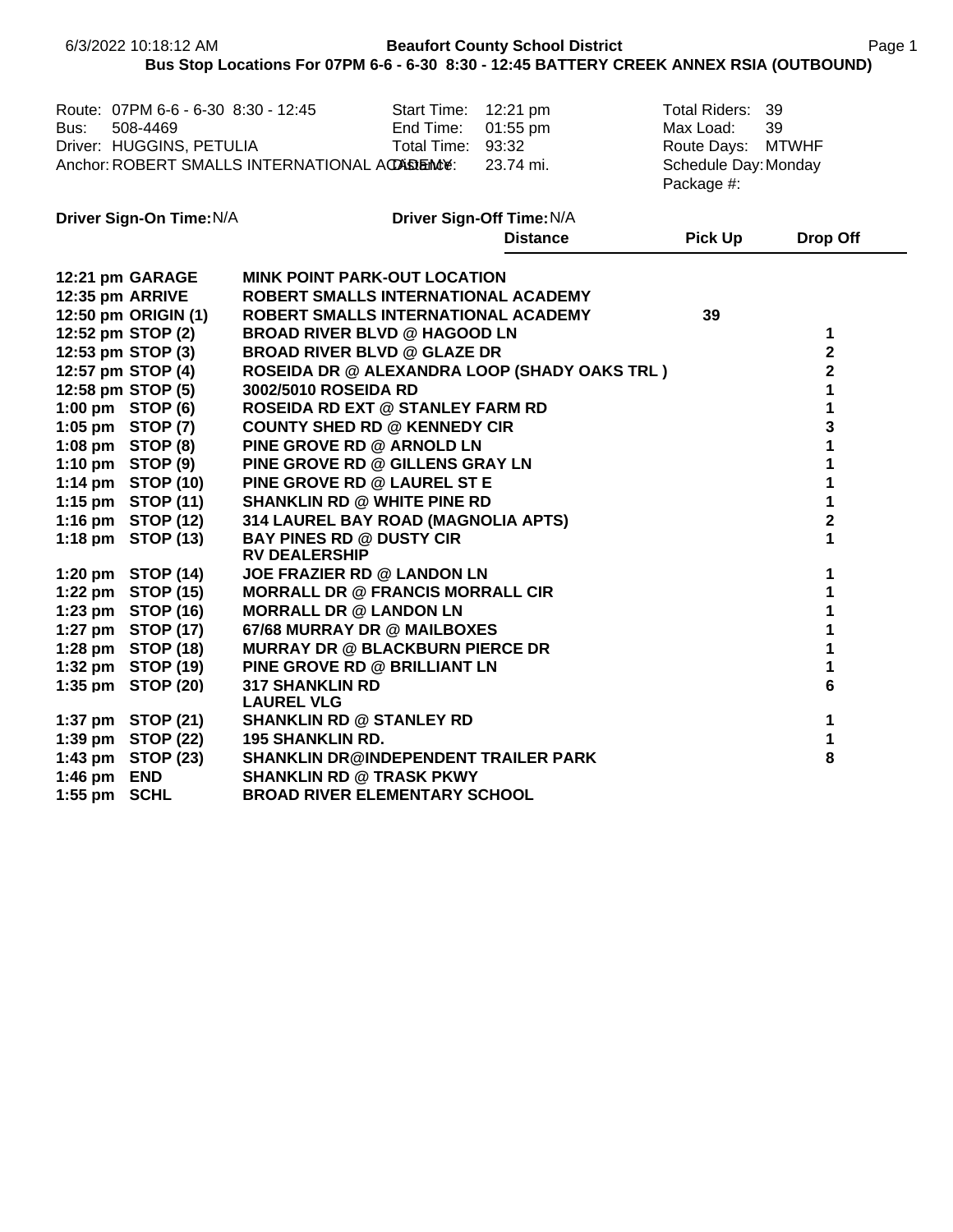|                                                                                                                                                                                                                             | 6/3/2022 10:18:12 AM                                                                                    | Bus Stop Locations For 08PM 6-6 - 6-30 8:30 - 12:45 BATTERY CREEK ANNEX RSIA (OUTBOUND)                                                                                                                                                                                                                                                                                                                                                                                                                                                                                                                                                                                   |                                                        | <b>Beaufort County School District</b> |                                                                                          | Page 1                                                                                                 |  |
|-----------------------------------------------------------------------------------------------------------------------------------------------------------------------------------------------------------------------------|---------------------------------------------------------------------------------------------------------|---------------------------------------------------------------------------------------------------------------------------------------------------------------------------------------------------------------------------------------------------------------------------------------------------------------------------------------------------------------------------------------------------------------------------------------------------------------------------------------------------------------------------------------------------------------------------------------------------------------------------------------------------------------------------|--------------------------------------------------------|----------------------------------------|------------------------------------------------------------------------------------------|--------------------------------------------------------------------------------------------------------|--|
| Bus:                                                                                                                                                                                                                        | 508-4473                                                                                                | Route: 08PM 6-6 - 6-30 8:30 - 12:45<br>Driver: ABDELNOUR, BUTCH<br>Anchor: ROBERT SMALLS INTERNATIONAL ACCASTERACY:                                                                                                                                                                                                                                                                                                                                                                                                                                                                                                                                                       | Start Time: 12:24 pm<br>End Time:<br>Total Time: 74:32 | 01:38 pm<br>22.20 mi.                  | Total Riders: 22<br>Max Load:<br>Route Days: MTWHF<br>Schedule Day: Monday<br>Package #: | 22                                                                                                     |  |
|                                                                                                                                                                                                                             | Driver Sign-On Time: N/A                                                                                |                                                                                                                                                                                                                                                                                                                                                                                                                                                                                                                                                                                                                                                                           |                                                        | Driver Sign-Off Time: N/A              |                                                                                          |                                                                                                        |  |
|                                                                                                                                                                                                                             |                                                                                                         |                                                                                                                                                                                                                                                                                                                                                                                                                                                                                                                                                                                                                                                                           |                                                        | <b>Distance</b>                        | <b>Pick Up</b>                                                                           | Drop Off                                                                                               |  |
| 12:24 pm GARAGE<br>12:35 pm ARRIVE<br>12:54 pm STOP (2)<br>12:55 pm STOP (3)<br>12:59 pm STOP (4)<br>1:01 pm STOP (5)<br>1:02 pm $STOP(6)$<br>1:03 pm STOP (7)<br>1:04 pm STOP (8)<br>1:11 pm $STOP(9)$<br>1:26 pm END (14) | 12:50 pm ORIGIN (1)<br>1:14 pm STOP (10)<br>1:15 pm STOP (11)<br>1:18 pm STOP (12)<br>1:21 pm STOP (13) | <b>MINK POINT PARK-OUT LOCATION</b><br>ROBERT SMALLS INTERNATIONAL ACADEMY<br>ROBERT SMALLS INTERNATIONAL ACADEMY<br><b>OLD JERICHO RD @ TAP</b><br><b>PARRIS ISLAND GTWY @ AMBROSE RUN</b><br><b>CLYDESDALE CIR @ QUARTER HORSE RD</b><br><b>PARRIS ISLAND GTWY @ ST PAULS CHURCH RD</b><br><b>482 PARRIS ISLAND GTWY @ TAYLOR'S RENTALS</b><br><b>PARRIS ISLAND GTWY @ BONAIRE CIR N</b><br><b>PARRIS ISLAND GTWY @ WINSOR RD</b><br><b>399 BROAD RIVER DR</b><br><b>MARINA BLVD @ WAYSIDE LN</b><br><b>MIDTOWN DR @ SHELL POINT APARTMENTS DR</b><br><b>PARRIS ISLAND GTWY @ CASWELL AVE</b><br><b>MINK POINT BLVD @ HURON DR</b><br><b>OTTER CIR @ PINE MARTIN RD</b> |                                                        |                                        | 22                                                                                       | 1<br>$\mathbf{2}$<br>$\mathbf 2$<br>1<br>1<br>$\mathbf 2$<br>4<br>1<br>1<br>$\mathbf 2$<br>1<br>3<br>1 |  |
| $1:38$ pm                                                                                                                                                                                                                   | SCHL                                                                                                    | <b>BEAUFORT ELEMENTARY SCHOOL</b>                                                                                                                                                                                                                                                                                                                                                                                                                                                                                                                                                                                                                                         |                                                        |                                        |                                                                                          |                                                                                                        |  |